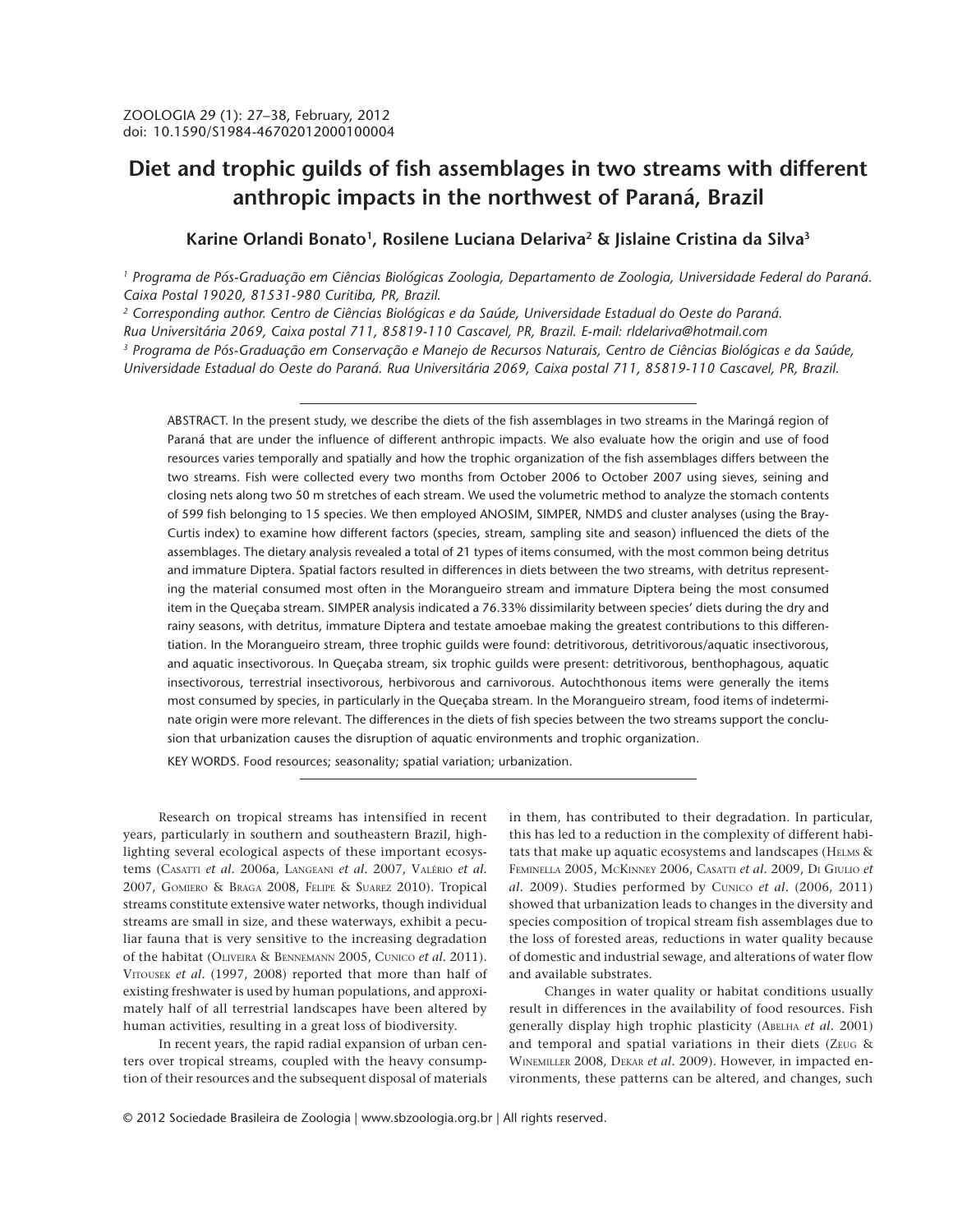as increases in generalist species and reduced numbers of trophic guilds, can occur (CASATTI *et al.* 2009, ALEXANDRE *et al.* 2010, ESTEVES & ALEXANDRE 2011).

Evaluation of the feeding habits of fish in streams under the influence of different human impacts represents a key tool for assessing the biotic integrity of these streams and managing such environments. It also provides a consistent approach for understanding interactive processes within aquatic communities. Variations in the trophic organization of assemblages can be considered to be indicators of changes in the quality and complexity of a habitat (KARR 1981, JARAMILLO & CARAMASCHI 2008).

In this context, a number of studies have been undertaken to examine the urban streams in the state of Paraná. However, these studies have mainly focused on the influence of urbanization on the species composition and richness of fish assemblages (CUNICO et al. 2006, VIEIRA & SHIBATTA 2007, CUNICO *et al.* 2009, GUBIANI *et al.* 2010, CUNICO *et al.* 2011). Only OLIVEIRA & BENNEMANN (2005) have evaluated the diet of sampled species in the Londrina Municipality region. Therefore, we aimed to describe the diet of the fish assemblages in two streams under the influence of different anthropic impacts in the region of Maringá, Paraná to evaluate how the origin and use of food resources varied temporally and spatially in these assemblages and whether the trophic organization of assemblages differed between the two streams.

## **MATERIAL AND METHODS**

We studied two third order streams, Morangueiro and Queçaba, which are indirect and direct tributaries, respectively, of the Pirapó River. This river is a source of public water supplies for Maringá and is located in the northern region of the state of Paraná. It rises in the municipality of Apucarana and

runs for a length of 168 km until reaching its mouth at the Paranapanema River. Morangueiro stream rises and runs for approximately 40% of its course through the urban perimeter of Maringá, with the remainder of the stream running through agricultural areas. Queçaba stream runs through agricultural areas, small recreation centers, and fish farms. Four sampling sites were established: two in each stream, with one at the headwater and another near the mouth (Fig. 1). Qualitative characteristics of the sampling sites are described in Table I.

Fish were sampled every two months from October 2006 to October 2007 at each of the four sampling sites using sieves (65 cm in diameter, 3 mm mesh size) and seining and closing nets (0.5 cm between opposite nodes). The sieves were used at the margins and on the substrate of the river beds, with sampling being performed for an initial period of 15 minutes and, after an interval of 20 minutes, for another five minutes to catch additional specimens, representing a total collection effort of 20 minutes. A seining net installed at the downstream end of the sampled stretch was hauled upstream of the 50 m length of the stream delimited at each site. After being captured, fish were anesthetized with benzocaine (250 mg/L) and fixed in a 10% formalin solution.

In the laboratory, specimens were separated and identified according to GRAÇA & PAVANELLI (2007) and preserved in 70% alcohol. Each collected specimen was weighed on an analytical scale, measured for standard and total lengths in cm, and then eviscerated. For the analysis of stomach contents, we used only species for with  $n > 5$ .

Using optical and stereoscopic microscopes, food items were identified to the lowest possible taxonomic level using the identification keys provided by BICUDO & BICUDO (1970) for algae and MUGNAI *et al.* (2010) for invertebrates. The items were quantified using graduated test tubes and a glass counting plate (HELLAWELL & ABEL 1971) according to the volumetric method,

Table I. Physical characteristics of the sampling sites sampled in the the Morangueiro (sites 1 and 2) and Queçaba (sites 3 and 4) streams, Pirapó River Basin, Maringá, Paraná State.

| <b>Sites</b> | Coordinates                     | Width<br>(m) | Depth<br>(m)    | Predominant substrate                                     | Riparian vegetation                                                                                         | <b>Observations</b>                                                                                                                  |
|--------------|---------------------------------|--------------|-----------------|-----------------------------------------------------------|-------------------------------------------------------------------------------------------------------------|--------------------------------------------------------------------------------------------------------------------------------------|
|              | 23°23'16,5"S,<br>51°53'40,5"W   | $4 - 6$      | $0.2-1.0$ Rocky |                                                           | Approximately 5 m of arboreal<br>vegetation; shrubby, with exotic<br>and fruit trees                        | Erosion at the margins<br>Located in an urban area<br>Solid waste at the margins and in<br>the river<br>Some pools reach a 1 m depth |
| 2            | 23°20'20,41"S,<br>051°51'5.25"W | 6–8          |                 | 0.2-0.8 Sandy stretches with<br>pebbles                   | Arboreal vegetation at left margin Preserved area on the right<br>and grasses and shrubs at right<br>margin | margin, surrounding of the left<br>margin with cultivars                                                                             |
| 3            | 23°19'24,41"S,<br>51°53'25,19"W |              |                 | 2-3 $0.1-0.3$ Few stretches with<br>pebbles, mostly muddy | Arboreal vegetation for<br>approximately 30 m                                                               | Surrounded with pasture and<br>cultivars<br>Pools up to 0.5 m                                                                        |
| 4            | 23°18'40,6"S,<br>51°53'30,8"W   | $3 - 4$      |                 | 0.2-0.6 Rocky, pebbles, sandy<br>and muddy                | Arboreal and shrubby vegetation<br>for approximately 20 m                                                   | Surrounding with pasture and<br>cultivars<br>Pools up to 0.6 m                                                                       |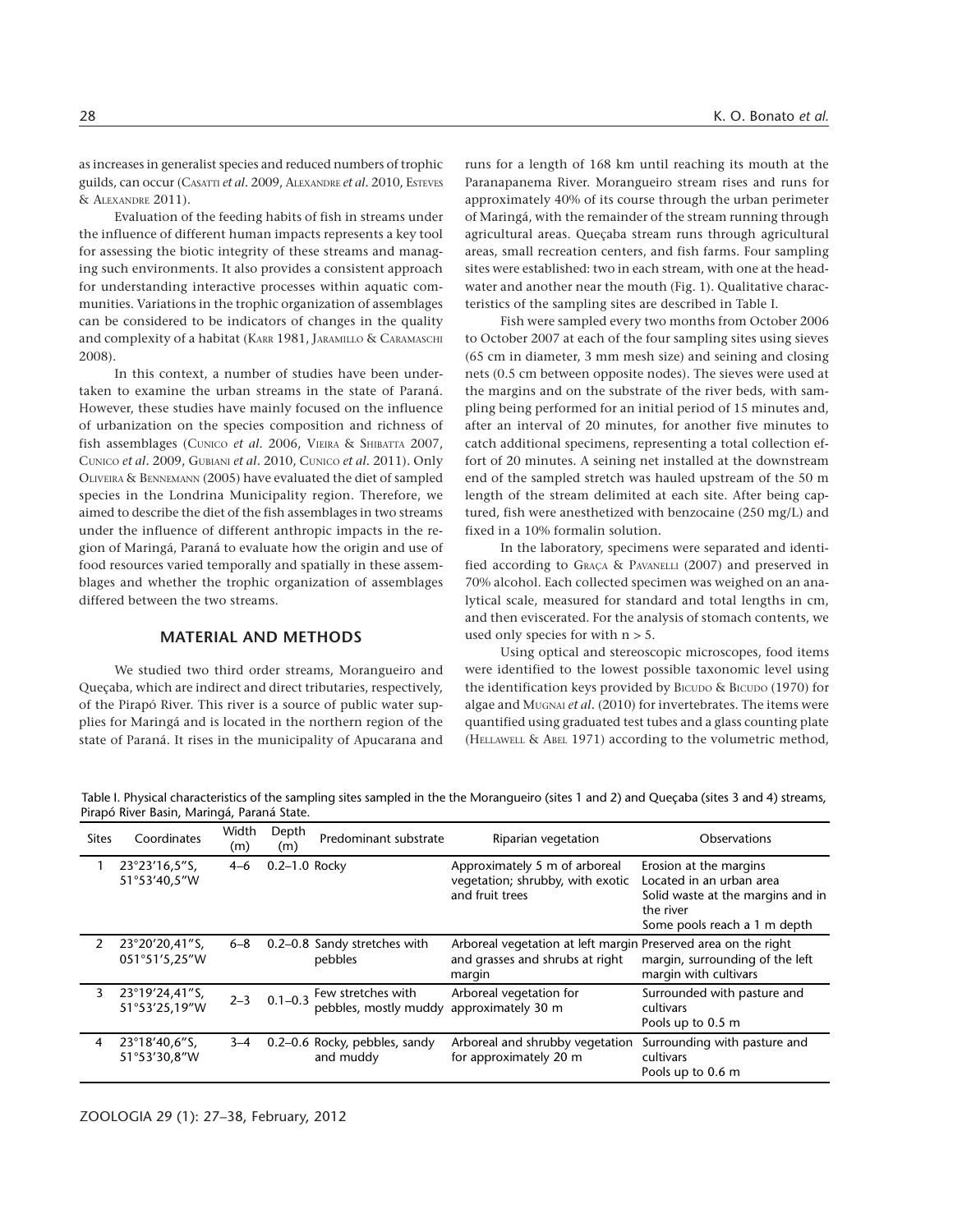

Figure 1. Sampling sites for the Queçaba and Morangueiro streams in the state of Paraná, Brazil.

where the total volume of a food item consumed by a population is given as a percentage of the total volume of all stomach contents (HYSLOP 1980).

Items with a low volumetric representation were categorized as other aquatic invertebrates (Acarina, Cladocera, Copepoda, Rotifera, Gastropoda, and Oligochaeta), algae (diatoms and filamentous) or detritus (including all types of organic and inorganic material from the bottom).

To examine the influence of urbanization on fish diets, we focused on four factors: species, stream (Morangueiro and Queçaba), site (sites 1, 2, 3 and 4), and season (either rainy – Oct-Dec 2006, Feb-Oct 2007) or dry (Apr/Jun/Aug 2007), es-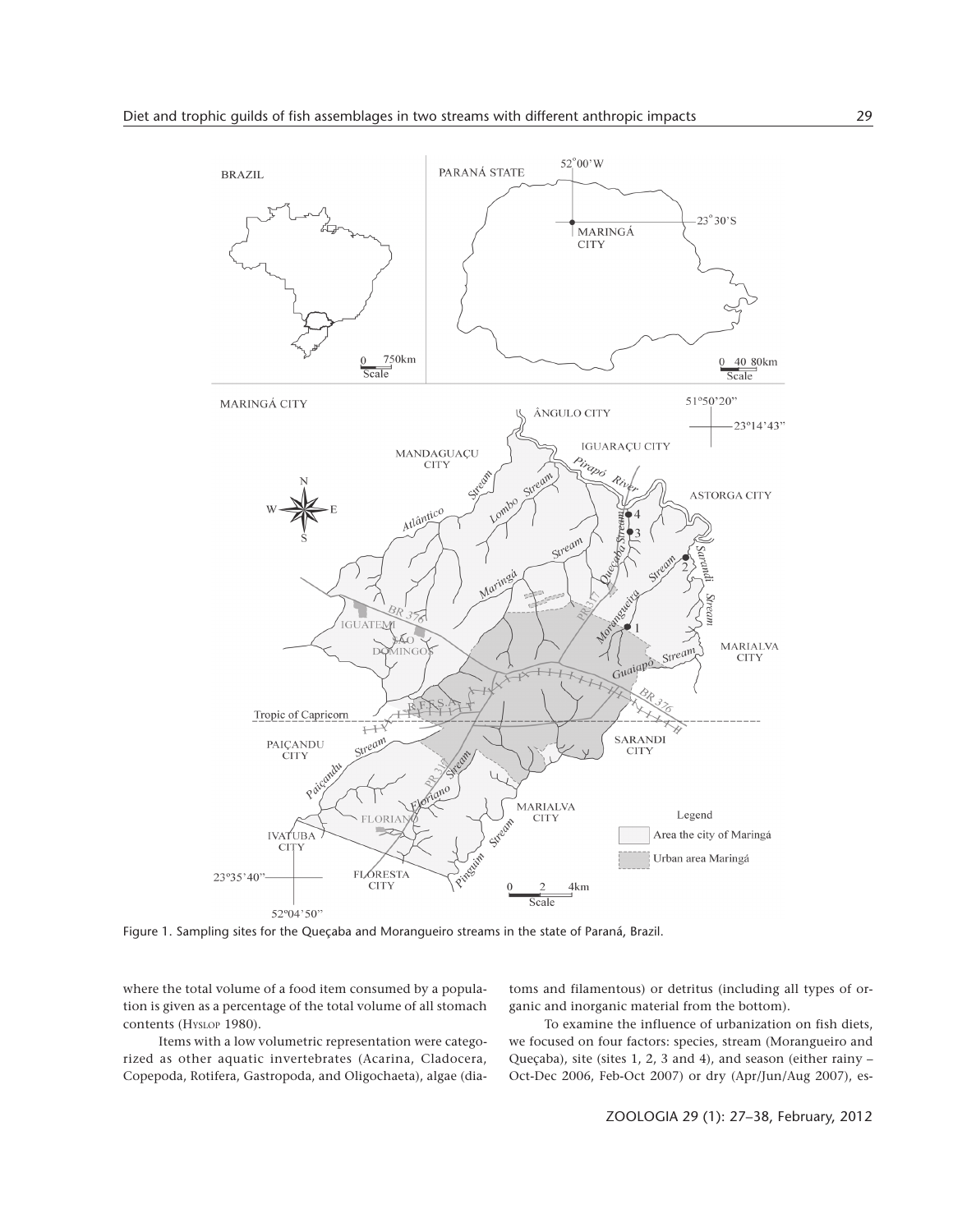tablished based on rainfall data obtained from the Climatological Station of the Universidade Estadual de Maringá. To analyze how the diet of the fish was related to these factors, we used the statistical package PRIMER-E v. 6.0 (CLARKE & GORLEY 2001). Similarity matrices between samples were constructed using the Bray-Curtis index (LEGENDRE & LEGENDRE 1998), and data were standardized (as a percentage) to minimize the discrepancy between samples.

After obtaining these matrices, we performed a one-way analysis of similarity (ANOSIM) to evaluate which of the factors significantly influenced which food items were consumed (global  $R > 0$  and  $p \le 0.05$ ). *A posteriori*, we performed a cluster ordination (dendrogram) using the UPGMA method with complete linkage to detect whether the samples were grouped according to the different factors (LEGENDRE & LEGENDRE 1998, CLARKE & GORLEY 2001). We then performed non-metric multidimensional scaling (NMDS) to examine the dispersion of the samples on a multidimensional scale (represented by a twodimensional graph) indicating the badness-of-fit, or "stress", of its representation. Finally, we used discriminant (similarity percentage) analysis to demonstrate the dissimilarities between the groupings and the contribution of different food items (LEGENDRE & LEGENDRE 1998, CLARKE & GORLEY 2001).

To determine trophic guilds for the species analyzed from each stream, we used the data collected regarding food item volumes to generate a similarity matrix using PRIMER-E v. 6.0 software. We then performed a cluster analysis using the Bray-Curtis index. For classification into guilds, we only used groupings of species with a similarity greater than 55%.

To examine the origin of the food items, they were classified as autochthonous, allochthonous or indeterminate. We only used the factors species, stream, site and season, and we followed the same methodology as described earlier using PRIMER software, but with overlapping clusters (circles) delimiting groups.

#### **RESULTS**

#### **Diet analysis and spatial and temporal variation**

We collected 1,393 individuals belonging to 23 species. Among these fish, the diets of 15 species were described based on analysis of the stomach contents of 599 individuals (Tab. II). The species consumed 21 types of food items. Of these items, 12 were categorized as autochthonous, eight as allochthonous, and one was considered indeterminate (Tab. III). The most consumed types of items were immature Diptera (28% of the total resources consumed), which were consumed by all species, and detritus (20% of the total resources consumed), which was consumed by 93% of the species. The other items, consumed in lower proportions, were Ephemeroptera (8%), vegetal fragments (7%) and fragments of terrestrial insects (6%).

ANOSIM demonstrated the influence of the factor "species" (Global  $R = 0.377$ ,  $p = 0.001$ ). In the NMDS analysis, we observed the formation of groupings based on the differenti-

ZOOLOGIA 29 (1): 27–38, February, 2012

ated use of food resources between species with a "stress" of 0.14 (Fig. 2). This was also supported by SIMPER analysis. Based on these results, we were able to determine which items contributed most to the formation of the following groups (i.e., to the similarity within species): *Astyanax bockmanni* Vari & Castro, 2007 (Characidae), *Bryconamericus stramineus* Eigenmann, 1908 (Characidae), *Characidium* aff. z*ebra* Eigenmann, 1909 (Crenuchidae), *Imparfinis mirini* Haseman, 1911 (Heptapteridae), *Pimelodella gracilis* (Valenciennes, 1835) (Heptapteridae), *Rhamdia quelen* (Quoy & Gaimard, 1824) (Heptapteridae) and *Rineloricaria* sp. (Loricariidae) consumed immature Diptera (> 60%); *Gymnotus inaequelabiatus* (Valenciennes, 1839) (Gymnotidae) consumed Ephemeroptera (56.1%) and immature Diptera (39.8%); *Astyanax altiparanae* Garutti & Britski, 2000 (Characidae) consumed Coleoptera (45.6%) and Hymenoptera (40.8%); *Piabina argentea* Reinhardt, 1867 (Characidae) consumed immature Diptera (37.9%) and vegetal fragments (31.1%); *Astyanax* aff. *paranae* Eigenmann, 1914 (Characidae) consumed vegetal fragments (55.8%) and immature Diptera (30.1%); *Corydoras aeneus* (Gill, 1858) consumed testate amoebae (50.3%) and detritus (27.8%); and *Hypostomus ancistroides* (Ihering, 1905) (Loricariidae), *Hypostomus* cf. *strigaticeps* (Regan, 1908) (Loricariidae), and *Poecilia reticulata* Peters, 1859 (Poecilidae) consumed detritus (>75%).



Figure 2. Two-dimensional plot of the fifteen species analyzed showing the ordination resulting from the NMDS. ABO = *Astyanax bockmanni*; AAL = *Astyanax altiparanae*; APA = *Astyanax* aff. *paranae*; BST = *Bryconamericus stramineus*; CAE = *Corydoras aeneus*; CZE = *Characidium* aff. *zebra*; GIN = *Gymnotus inaequilabiatus*; HAN = *Hypostomus ancistroides*; HST = *Hypostomus* cf. *strigaticeps*; IMI = *Imparfinis mirini*; PAR = *Piabina argentea*; PGR = *Pimelodella gracilis*; PRE = *Poecilia reticulata*; RIN = *Rineloricaria* sp.; RQU = *Rhamdia quelen*.

The factors "stream" (Global  $R = 0.09$ ,  $p = 0.001$ ) and "site" (Global  $R = 0.106$ ,  $p = 0.001$ ) were significant in the differentiation of diet between species. For the Morangueiro and Queçaba streams, the most consumed items were detritus (68.0%) and immature Diptera (39.6%), respectively. At site 4,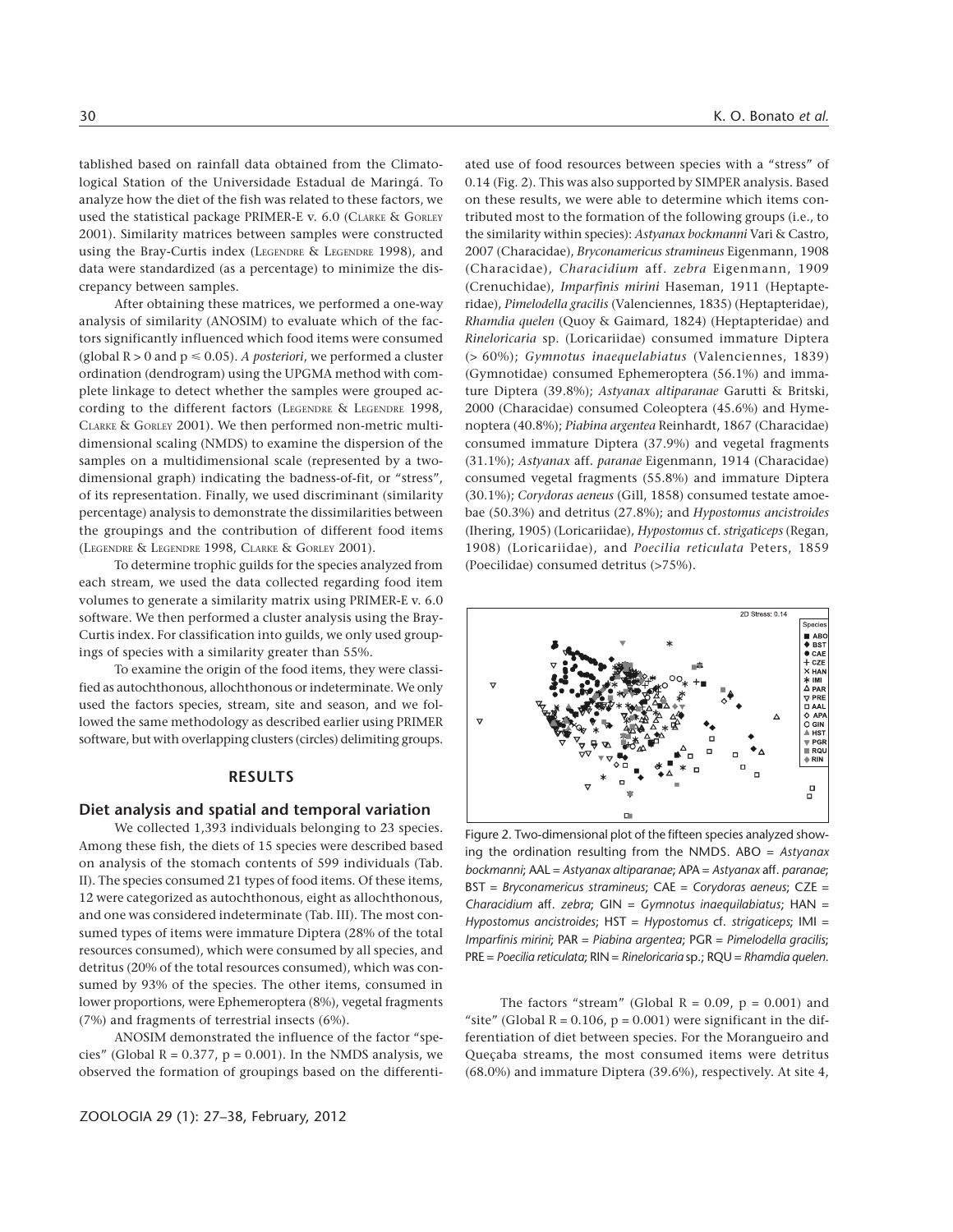| Species                                       | Species code | Voucher specimens | N analyzed stomachs |
|-----------------------------------------------|--------------|-------------------|---------------------|
| Characiformes                                 |              |                   |                     |
| Characidae                                    |              |                   |                     |
| Astyanax altiparanae Garutti & Britski, 2000  | AAL          | 5290, 5308        | 19                  |
| Astyanax bockmanni Vari & Castro, 2007        | <b>ABO</b>   | 5262              | 19                  |
| Astyanax aff. paranae Eigenmann, 1914         | <b>APA</b>   | 5317              | 10                  |
| Bryconamericus stramineus Eigenmann, 1908     | <b>BST</b>   | 5298              | 29                  |
| Piabina argentea Reinhardt, 1867              | PAR          | 5291, 5309        | 43                  |
| Crenuchidae                                   |              |                   |                     |
| Characidium aff. zebra Eigenmann, 1909        | <b>CZE</b>   | 5294              | 25                  |
| Cyprinodontiformes                            |              |                   |                     |
| Poecilidae                                    |              |                   |                     |
| Poecilia reticulata Peters, 1859              | <b>PRE</b>   | 5292              | 161                 |
| Gymnotiformes                                 |              |                   |                     |
| Gymnotidae                                    |              |                   |                     |
| Gymnotus inaequilabiatus (Valenciennes, 1839) | <b>GIN</b>   | 5310              | 11                  |
| Siluriformes                                  |              |                   |                     |
| Callichthyidae                                |              |                   |                     |
| Corydoras aeneus (Gill, 1858)                 | CAE          | 5293, 5296        | 99                  |
| Heptapteridae                                 |              |                   |                     |
| Imparfinis mirini Haseman, 1911               | IMI          | 5297              | 58                  |
| Pimelodella gracilis (Valenciennes, 1835)     | <b>PGR</b>   | 5307              | 9                   |
| Rhamdia quelen (Quoy & Gaimard, 1824)         | <b>RQU</b>   | 5282              | 24                  |
| Loricariidae                                  |              |                   |                     |
| Hypostomus ancistroides (Ihering, 1905)       | <b>HAN</b>   | <b>ND</b>         | 66                  |
| Hypostomus cf. strigaticeps (Regan, 1908)     | <b>HST</b>   | 5283              | 12                  |
| Rineloricaria sp.                             | <b>RIN</b>   | 5299, 5311        | 14                  |
| <b>Total Number</b>                           |              |                   | 599                 |

Table II. Taxonomic position and number of stomachs analyzed for the fish species from the sampled streams. The list of species recorded and their taxonomic positions are consistent with REIS *et al.* (2003) and GRAÇA & PAVANELLI (2007).

there was a predominance of immature Diptera (43.4%) and a more contribution from other resources, such as vegetal fragments (9.3%), Ephemeroptera (8.1%) and Hymenoptera (6.9%). At the sites 1, 2 and 3 detritus was the most consumed item based on results obtained from the SIMPER analysis.

This analysis also showed that for the factor "season" (Global R =  $0.027$ , p =  $0.001$ ), there was a dissimilarity of 76.3% between the dry and rainy seasons. In the dry season, the predominant food item category for all species was detritus (73%), while in the rainy season, the most consumed items were immature Diptera (49%).

## **Trophic classification**

Based on the volume of consumed items in each stream, the species were grouped into trophic guilds, with the grouping analysis corroborating our conclusion that the species within the assemblages formed distinct groups (Figs 3 and 4).

For the Morangueiro stream, three trophic guilds were established: detritivorous/aquatic insectivorous, comprised of *P. reticulata* and *C. aeneus*, both of which consumed detritus along with aquatic insects; detritivorous, including only *H. ancistroides*, which predominantly consumed detritus; and aquatic insectivorous, consisting of the majority (10 out of 15) of species studied (*B. stramineus*, *A. bockmanni*, *P. gracilis*, *I. mirini*, *C.* aff. z*ebra*, *Rineloricaria* sp., *R. quelen*, *P. argentea*, *A.* aff. *paranae* and *A. altiparanae*), all of which consumed a higher proportion of aquatic insects.

In the Queçaba stream, six trophic guilds were formed: aquatic insectivorous, comprised of seven of the 15 species studied (*P. gracilis*, *B. stramineus*, *P. argentea*, *G. inaequelabiatus*, *C.* aff. *zebra*, *I. mirini* and *A. bockmanni*), which mainly consumed aquatic insects; carnivorous, including only *R. quelen*, which consumed both fish and aquatic insects; herbivorous, consisting of *A.* aff. *paranae*, for which the diet was based on vegetal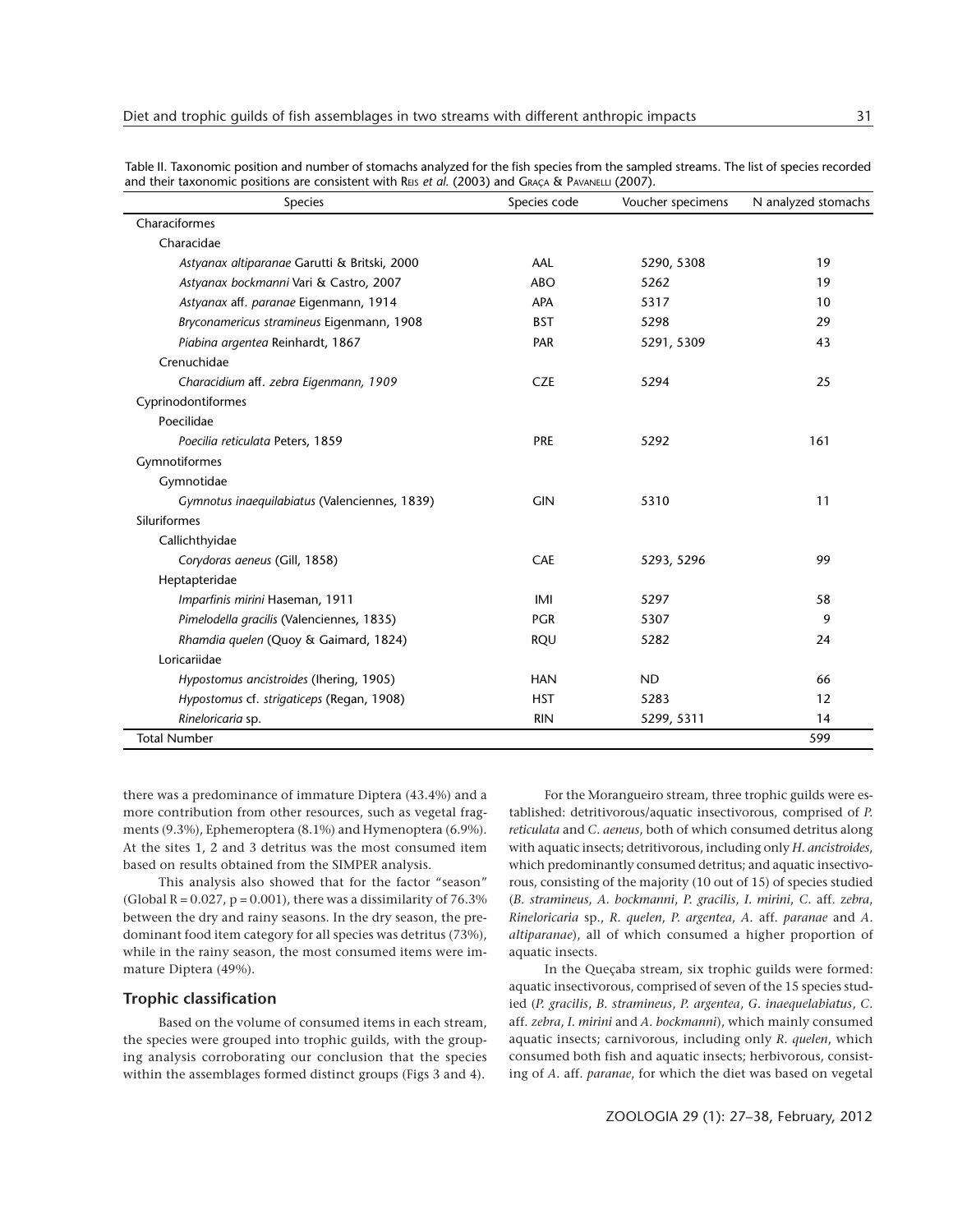

Figures 3-4. Similarity dendrogram based on the diet composition of the fifteen species of fish analyzed in (3) Morangueiro and (4) Queçaba streams, PR, Brazil.

| Food items                    | AAL     | <b>ABO</b> | APA  | <b>BST</b> | <b>CZE</b> | CAE  | <b>GIN</b> | <b>HAN</b> | <b>HST</b> | IMI     | PAR     | <b>PGR</b> | PRE  | <b>RQU</b> | <b>RIN</b> |
|-------------------------------|---------|------------|------|------------|------------|------|------------|------------|------------|---------|---------|------------|------|------------|------------|
| Autochthonous                 |         |            |      |            |            |      |            |            |            |         |         |            |      |            |            |
| Algae                         |         |            |      |            |            | 0.1  |            | 11.4       | $\star$    | $\star$ |         |            | 2.1  | $\star$    | 0.3        |
| Testate amoebae               |         |            |      |            | $\star$    | 51.6 | $\star$    | 0.4        | 1.5        | 0.3     | 0.2     | 0.1        | 2.9  | $\star$    |            |
| Conchostraca                  |         | $\star$    |      | 0.6        | $\star$    | 6.0  |            | $\star$    | $\star$    | 0.8     | $\star$ |            |      | $\star$    |            |
| Immature Coleoptera           | $\star$ |            |      |            | 0.3        |      | 3.0        |            |            | 0.2     | 2.0     | 0.3        |      | 4.1        |            |
| Immature Diptera              | 3.7     | 60.2       | 9.8  | 44.9       | 67.6       | 18.5 | 34.7       | 0.5        | 0.2        | 39.4    | 15.8    | 22.6       | 28.0 | 31.0       | 66.0       |
| Ephemeroptera                 | 0.1     | 6.2        |      | 2.1        | 15.6       | 0.8  | 36.3       |            |            | 18.6    | 5.1     | 1.4        | 1.6  | 3.8        | 1.3        |
| Immature Lepidoptera          | $\star$ |            |      | 3.7        |            |      |            |            |            | 5.3     | 4.6     |            |      | 5.8        | 5.3        |
| Odonata nymph                 |         | 0.9        |      |            |            | 0.3  | 3.1        |            |            |         | 2.5     | 37.8       |      | 8.2        |            |
| Trichoptera                   |         | $\star$    | 7.7  | 0.6        | 13.9       | 0.6  | 9.6        |            |            | 10.7    | 3.4     |            |      | 2.4        | 12.9       |
| Aquatic insects fragments     | 4.8     | 0.4        | 13.3 |            |            | 1.0  |            |            |            | 1.0     | 10.8    |            | 2.3  | 0.6        |            |
| Other aquatic invertebrates   |         | 12.1       |      | 2.9        | 0.3        | 1.0  |            | $^\star$   |            | 2.8     | 0.7     | 5.5        | 0.9  | 2.8        |            |
| Fish                          | $\star$ | $\star$    | 0.6  |            |            |      | 0.1        |            |            |         |         |            |      | 24.9       |            |
| Allochthonous                 |         |            |      |            |            |      |            |            |            |         |         |            |      |            |            |
| Vegetal fragments             | 4.5     | 7.3        | 58.1 | 0.8        | 1.9        | 0.1  | 0.4        |            | 0.7        | 2.4     | 27.7    | 0.8        | 1.2  | 1.3        |            |
| Arachinida                    |         | 7.2        |      | 3.2        |            |      |            |            |            |         |         |            |      | 3.2        |            |
| Coleoptera                    | 34.8    | 0.5        |      | 2.9        |            |      |            |            |            | 0.1     | 9.1     |            |      |            |            |
| Adult Diptera                 |         |            |      | 3.5        |            |      |            |            |            |         | 0.5     |            |      |            |            |
| Hemiptera                     |         |            | 6.1  | 6.1        |            |      |            |            |            | 5.7     | 2.9     |            |      |            |            |
| Hymenoptera                   | 37.3    | 5.1        | 0.3  | 14.5       |            |      |            |            |            |         | 11.0    | 2.1        |      | $\star$    |            |
| Orthoptera                    | 6.8     |            |      | 3.5        |            |      |            |            |            |         | 0.3     |            |      |            |            |
| Terrestrial insects fragments | 2.8     |            | 3.2  | 7.8        |            |      | 9.5        |            |            | 7.8     | 2.2     | 29.5       | 7.2  | 9.5        |            |
| Indeterminate                 |         |            |      |            |            |      |            |            |            |         |         |            |      |            |            |
| Detritus                      | 5.3     |            | 1.0  | 3.1        | 0.5        | 20.1 | 3.3        | 87.7       | 97.6       | 5.0     | 1.4     | $\star$    | 53.8 | 2.4        | 14.2       |

Table III. Food items consumed by the studied species and the origin of the food items. Values are based on data indicating the volume percentage of the item consumed. Asterisk indicates values less than 0.1%. The most significant values for each species are shown in bold.

ZOOLOGIA 29 (1): 27–38, February, 2012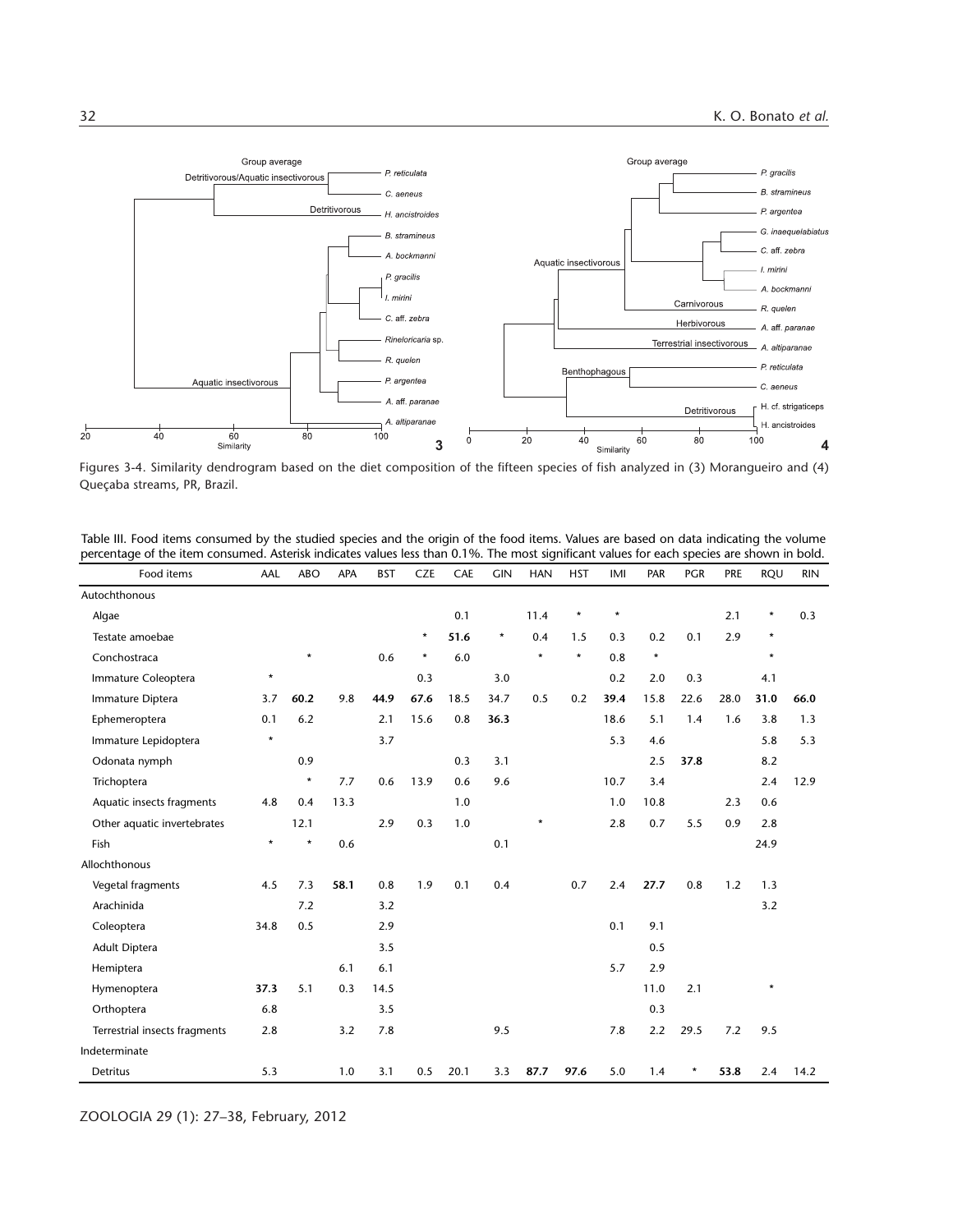fragments; terrestrial insectivorous, comprised of *A. altiparanae*, which predominantly consumed terrestrial insects; benthophagous, consisting of *P. reticulata* and *C. aeneus*, both of which consumed a large proportion of bottom items, such as testate amoebae and detritus; and detritivorous, comprised of two species of *Hypostomus* that mainly consumed detritus.

#### **Origin of resources**

All the factors related to the origin of the food items were significant based on ANOSIM, providing evidence of interspecific and spatial variations in the use of allochthonous, autochthonous and indeterminate resources. The SIMPER analysis for the factor "species" (Global  $R = 0.276$ ,  $p = 0.001$ ) revealed that eight of the 15 species studied consumed approximately 60% autochthonous resources; one consumed more than 60% allochthonous resources; and three consumed more than 60% resources of indeterminate origin. Only *H. ancistroides* and *H.* cf. *strigaticeps* did not consume allochthonous items. *A. altiparanae* and *A*. aff. *paranae* mostly consumed allochthonous resources, and *B. stramineus* consumed equal proportions of allochthonous and autochthonous items (Tab. IV).

In the SIMPER analysis, the factor "stream" (Global  $R =$  $0.105$ ,  $p = 0.001$ ) indicated that autochthonous resources were used most by fish in the Queçaba stream. In the Morangueiro stream, however, indeterminate resources were more important. These results were confirmed by the NMDS representation with cluster overlap, in which the two streams formed different groupings according to the origin of the examined food resources with 50% similarity and good two-dimensional representation ("stress" =  $0.02$ ) (Fig. 5).



Figure 5. Two-dimensional plot of the NMDS analysis using the volume values grouped according to origin with symbols representing the factor "stream", which had an influence on cluster formation, as confirmed by ANOSIM (Global  $R = 0.105$  and  $p =$ 0.001) and with overlapping clusters (circles) delimiting groups. The arrows indicate the direction of increase for the contribution of food items in the groupings.

With respect the factor "site" (Global  $R = 0.104$ ,  $p = 0.001$ ), autochthonous food items predominated, except at site 1, where indeterminate resources were the most represented, and site 4, where there was a more significant contribution of allochthonous items (31.7%). For the factor "season" (Global  $R = 0.032$ , p = 0.001), autochthonous resources showed a 73% contribu-

Table IV. Values obtained via SIMPER analysis according to the origin (autochthonous, allochthonous and indeterminate) of the item consumed by the fifteen species.

| Species             | Similarity | Percent Contribution of Origin |               |               |  |  |  |  |  |
|---------------------|------------|--------------------------------|---------------|---------------|--|--|--|--|--|
|                     |            | Autochthonous                  | Allochthonous | Indeterminate |  |  |  |  |  |
| A. bockmanni        | 48.82      | 64.58                          | 35.42         |               |  |  |  |  |  |
| A. altiparanae      | 54.05      | 10.05                          | 89.52         |               |  |  |  |  |  |
| A. aff. paranae     | 36.61      | 48.42                          | 51.37         |               |  |  |  |  |  |
| B. aff. stramineus  | 51.70      | 49.98                          | 49.36         |               |  |  |  |  |  |
| C. aeneus           | 65.34      | 82.37                          |               | 17.63         |  |  |  |  |  |
| C. aff. zebra       | 87.20      | 99.97                          |               |               |  |  |  |  |  |
| G. inaequelabiatus  | 71.89      | 99.87                          |               |               |  |  |  |  |  |
| H. ancistroides     | 95.81      |                                |               | 99.78         |  |  |  |  |  |
| H. cf. strigaticeps | 92.98      |                                |               | 99.74         |  |  |  |  |  |
| I. mirini           | 56.77      | 91.69                          |               |               |  |  |  |  |  |
| P. argentea         | 54.65      | 58.28                          | 41.71         |               |  |  |  |  |  |
| P. gracilis         | 51.11      | 76.93                          | 23.07         |               |  |  |  |  |  |
| P. reticulata       | 49.93      | 33.82                          |               | 64.89         |  |  |  |  |  |
| R. quelen           | 61.25      | 91.55                          |               |               |  |  |  |  |  |
| Rineloricaria sp.   | 90.01      | 99.69                          |               |               |  |  |  |  |  |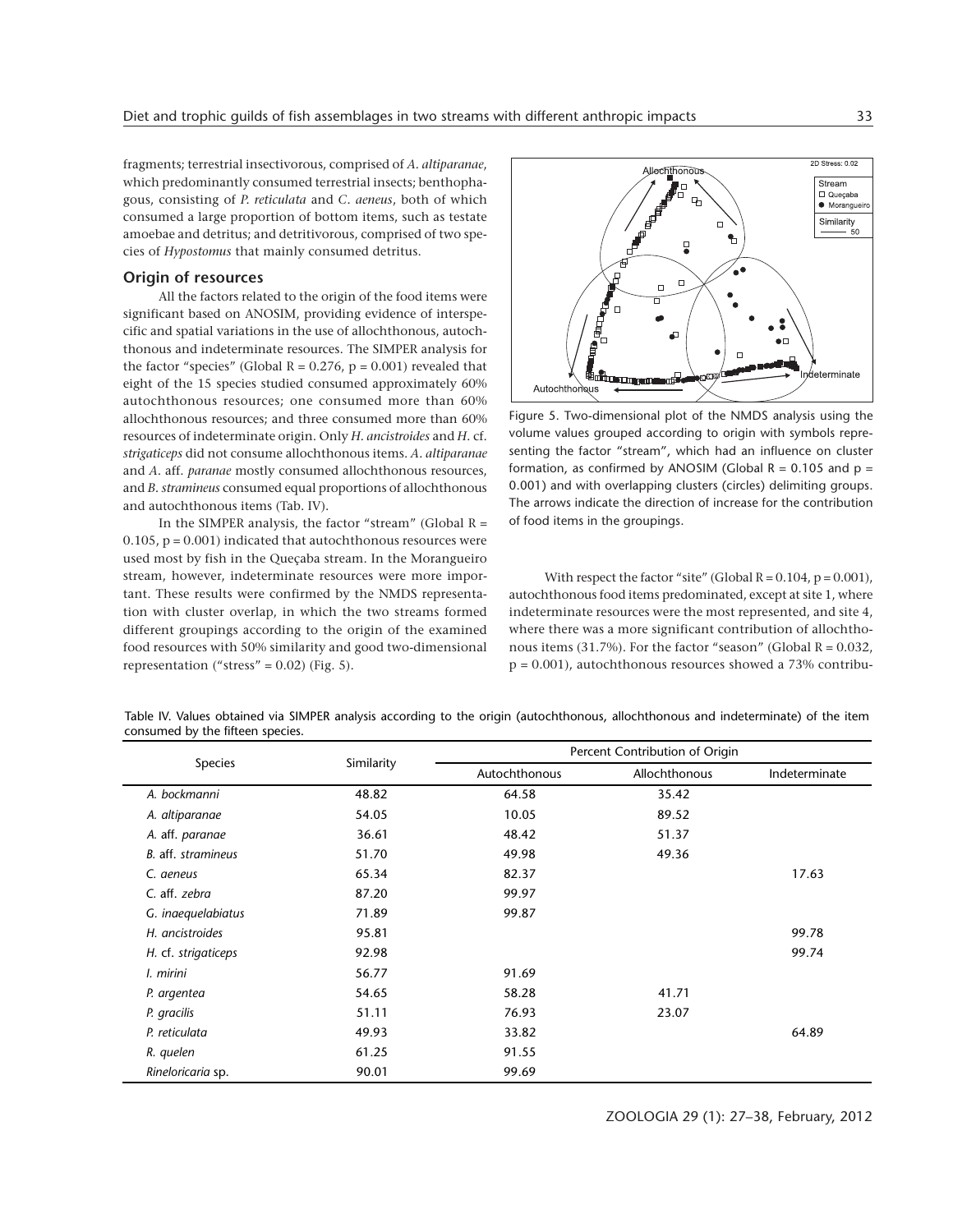tion during the rainy season and a 47% contribution during the dry season, while even in the dry season, resources of indeterminate origin presented a 50% contribution.

### **DISCUSSION**

The dietary composition of the species we studied showed that they mainly consumed aquatic insects, which is a pattern that has been observed in neotropical streams by other authors (CASATTI 2002, MOTTA & UIEDA 2004, UIEDA & MOTTA 2007, WINEMILLER *et al.* 2008, VIDOTTO-MAGNONI & CARVALHO 2009). Detritus was also a large part of the diet of the fish assemblages, which has been reported for a number of species in natural environments (BOWEN 1983), especially in impacted streams (OLIVEIRA & BENNEMANN 2005, FERREIRA & CASATTI 2006, ROCHA *et al.* 2009).

The specific diet of each species was related to their different morphologies and trophic apparatuses, distinct feeding habits, and the use of different habitats and feeding tactics (BOWEN, 1983, PIEDRAS & POUEY 2005, BRANDÃO-GONÇALVES *et al.* 2009, OLIVEIRA *et al.* 2010). Moreover, these factors mitigated the effects of overlapping resource used and competition that might occur in locations where the food supply is limited to a few sources. Therefore, the use of a limited range of food resources by the investigated species is probably not related to food overlap or competition, but to the abundance of detritus and immature Diptera due to the availability of organic matter in these impacted environments.

The influence of spatial factors on the fish species' diets was related to the different characteristics of the streams as well as their surroundings. A well-structured site with a variety of habitats for feeding and shelter can support many species (CASATTI *et al.* 2006b). Such sites are associated with riparian vegetation and water quality. Nevertheless, the removal of this type of vegetation or changes in land cover and other artificial anthropogenic changes in these environments may affect streams, which directly affects the fish fauna in with respect to vital processes, such as feeding and reproduction (WALSH *et al.* 2005, DIAS & TEJERINA-GARRO 2010). In this context, CARVALHO & UIEDA (2010) observed significant differences in the input of litter to the aquatic system between forested and non-forested areas. Thus, any qualitative or quantitative changes modify the structure of biotic communities, including the trophic chain (PUSEY & ARTHINGTON 2003). In degraded environments, the use of large quantities of items such as detritus as a food source is well documented, though mainly by introduced species tolerant to environmental disturbances and generalists, such as *P. reticulata* (CUNICO *et al.* 2006, FERREIRA & CASATTI 2006, FELIPE & SÚAREZ 2010). This species was present in the sampled streams, particularly in Morangueiro, which is more degraded as a function of receiving a large load of urban pollution.

OLIVEIRA & BENNEMANN (2005) evaluated five sites at the Cambé stream in Londrina, where they found that detritus was

the most abundant food item used by fish, which was also a result of the present study. Additionally, they only observed large contributions from terrestrial insects and plants at one site, similar to this study, in which we only detected a significant contribution of these food items at site 4. These authors also emphasized that the high dominance of detritus being consumed by the investigated species differs from what is found for non-impacted streams and that this is mostly related to environmental changes. The ingestion of larger amounts of detritus at sites 1, 2 (Morangueiro) and 3 (Queçaba) can therefore be explained by the environmental changes at these locations, which are characterized by a greater degree of anthropic impact in comparison to site 4.

The seasonal differences found in this study are caused by the type of food consumed, with predominance of detritus being observed during the dry season and immature Diptera making the greatest contribution in the rainy season. This is because in the dry season (colder months), arthropods are not usually available in high abundances, resulting in organic matter, specifically detritus, becoming the dominant source of food (MÉRONA & RANKIN-DE-MÉRONA 2004). The opposite is true in the rainy season, when there is greater ingestion of aquatic insects, mainly Diptera, which was also reported by PINTO & UIEDA (2007) at the Quinta stream in Itatinga, state of São Paulo. In addition to the increased emergence of aquatic stages during summer discussed above, the variation between seasons is probably related to the greater input of organic matter transported by rainwater, which contributes to increasing the available substrate used by these invertebrates, which, in turn, increase in abundance.

The variation found in the use of food resources between streams was also evident in our observations regarding the formation of different guilds. Impacted streams present fewer trophic guilds, with species being more opportunistic and generalist and more flexible in their foraging (POFF & ALLAN 1995, ROY *et al.* 2006). This was mainly caused by a decrease in the abundance of invertebrates due to the instability of urban aquatic environments (JONES & CLARK 1987). Some studies addressing urban streams have detected the presence of trophic groups such as omnivores and detritivores (CASATTI *et al.* 2009, ALEXANDRE *et al.* 2010). This may be the result of a degradation of the food base, which provides opportunities for exploitation by more opportunistic and resistant species (ARAÚJO 1998, FLORES-LOPES *et al.* 2010). According to ABELHA *et al.* (2001), trophic specialization among tropical fish is rare, and the apparent specialization shown by some species may be more related to the availability of food resources in the aquatic system than to actual trophic specialization by a species. This phenomenon is evident in streams, where a wide range of resources is available for fish assemblages (CASATTI 2002, CASATTI *et al.* 2009). Resources such as immature Diptera (Chironomidae) are common in impacted environments because these species are tolerant and can easily adapt to extreme conditions, including the presence of large amounts of nutrients such as phosphorous that come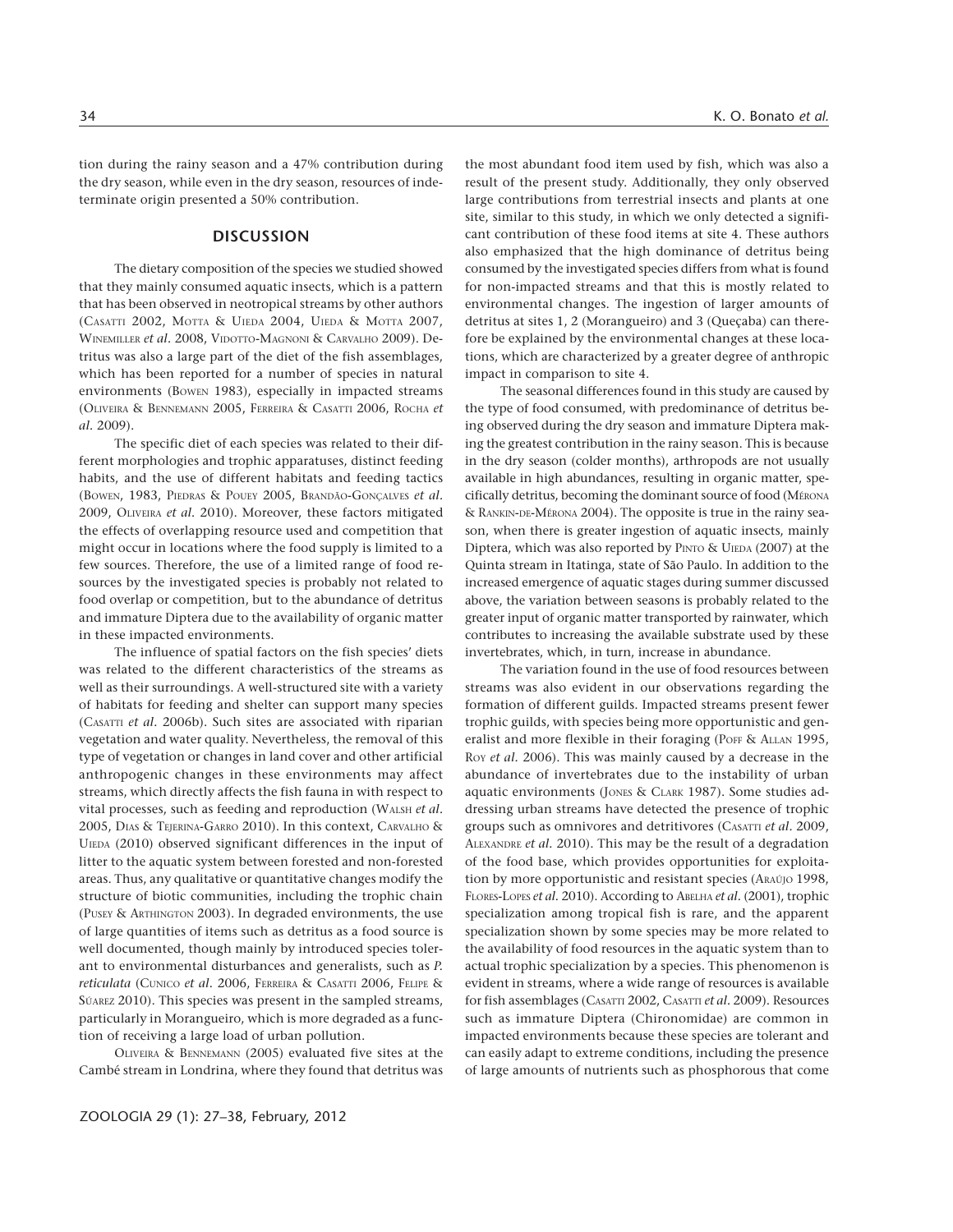from domestic and industrial sources of pollution (KLEINE & TRIVINHO-STRIXINO 2005, MILESI *et al.* 2009, MORMUL *et al.* 2009). Therefore, groups resistant to these conditions reach high densities (MORMUL *et al.* 2009) and are then preyed upon by large numbers of fish. This hypothesis is supported by the greater proportion of species we observed feeding on immature Diptera (mainly Chironomidae), which were abundant at the study sites.

At Queçaba stream, we observed herbivorous and terrestrial insectivorous guilds, neither of which was observed in the Morangueiro stream. This demonstrates that even though there was availability of existing vegetation in the Morangueiro stream, the fish species inhabiting this stream consumed food resources that were more abundant in the ecosystem, such as detritus and immature Diptera. In the literature, species of *Astyanax* are considered to be omnivorous at impacted sites (CASATTI et al. 2009, ALEXANDRE *et al.* 2010), and it is also well documented that this genus demonstrates considerable trophic opportunism (CASSEMIRO *et al.* 2002, ABELHA *et al.* 2006, TEIXEIRA & BENNEMANN 2007). However, the difference between the streams investigated in the present study was remarkable: in Queçaba, there was a greater variety of resources, enabling increased differentiation in the diets of the species, allowing them to form terrestrial insectivorous, herbivorous and carnivorous guilds. This indicates greater trophic structuring at this location (ARAÚJO 1998), which is also supported by physical characteristics of the environment, such as the absence of domestic sewage and storm sewers and the presence of riparian vegetation.

Some authors have found that most of the food resources consumed by stream fish are of allochthonous origin (CASTRO 1999, ESTEVES & ARANHA 1999, LOWE-MCCONNELL 1999, ALVIN & PERET 2004). In the present study, both allochthonous and autochthonous resources were used by fish assemblages. However, autochthonous resources dominated the diet of most species. This was also observed in studies performed by BRAGA & GOMIERO (2009) and RONDINELI *et al.* (2011). The low contribution of allochthonous items can be explained by the disruption of riparian vegetation in the studied areas. Terrestrial insects and vegetal fragments were only consumed during the rainy season and only at site 4, which consisted of a large area with riparian vegetation. Normally, the input of allochthonous material from both plants and animals in aquatic environments is greater in the rainy season, mainly because of the displacement of these organisms to the aquatic environment by rain and wind and the leaching of adjacent areas (ANGERMEIER & KARR 1983, REZENDE & MAZZONI 2005, TÓFOLI *et al.* 2010).

The use of indeterminate material (detritus) as a food source is well documented for *Hypostomus* species (GOMIERO & BRAGA 2005, OLIVEIRA & BENNEMANN 2005, GOMIERO & BRAGA 2008, BRANDÃO-GONÇALVES *et al.* 2010), as is the predominant use of allochthonous resources (terrestrial insects and plants) by *A. altiparanae* and *A.* aff. *paranae* (GOMIERO & BRAGA 2005, 2008, BENNEMANN *et al.* 2005, CASATTI 2002). In this study, *B. stramineus* was found to consume similar proportions of allochthonous and autochthonous items, which is in accord with the findings of REZENDE & MAZZONI (2006), who detected no differences in the consumption of allochthonous and autochthonous items in the diet of *Bryconamericus microcephalus* (Miranda Ribeiro, 1908) at a shaded site in the Andorinha stream, state of Rio de Janeiro. Meanwhile, GOMIERO & BRAGA (2005) emphasized that making inferences regarding the importance of allochthonous or autochthonous items in relation to the diet of broad and diverse community of fish is impaired due to the large number of interactions and differences in the feeding habits of these species, which is a result of the consumption of a wide range of resources according to their availability in the environment. Our study corroborated this plasticity.

Overall, we observed that there were both seasonal (characteristic of tropical environments) and spatial differences in the diets of the investigated fish. However, we noted that these variations were not the same as are normally found in non-impacted environments. The species addressed in the presented study almost exclusively made use of resources of autochthonous origin (mainly detritus and immature Diptera), thereby demonstrating self-trophic opportunism by eating the most available food resource in the ecosystem, which is common in areas of anthropogenic impact. The degree of disruption caused by urbanization in the Morangueiro stream was clear, as only three trophic guilds were found. Even the Queçaba stream, where there was a larger number of guilds and a better structured environment at site 4, was not immune to anthropogenic impacts, particularly when considering the number of species that composed, for example, the aquatic insectivorous guild. Thus, our findings support the hypothesis that anthropogenic changes associated with urbanization cause disruption of aquatic environments and of the trophic organization of fish species.

#### **ACKNOWLEDGEMENTS**

We thank CESUMAR for providing logistical support for sampling and analyzing materials. Funding was provided by CNPq (Conselho Nacional de Desenvolvimento Científico e Tecnológico) process 115761/2007-1 to Karine Orlandi Bonato. We also thank Igor, Emanuel, Alex, Milena, Flávia, Ana, Maria Isabel and Beatriz for helping in the field work and Marcos Valduga for helping in statistical analysis.

## **LITERATURE CITED**

- ABELHA, M.C.F.; A.A. AGOSTINHO & E. GOULART. 2001. Plasticidade trófica em peixes de água doce. **Acta Scientiarum 23** (2): 425-434.
- ABELHA, M.C.F.; E. GOULART; E.A.L. KASHIWAQUI & M.R. SILVA. 2006. *Astyanax paranae* Eigenmann, 1914 (Characiformes: Characidae) in the Alagados Reservoir, Paraná, Brazil: diet composition and variation. **Neotropical Ichthyology 4** (3): 349-356.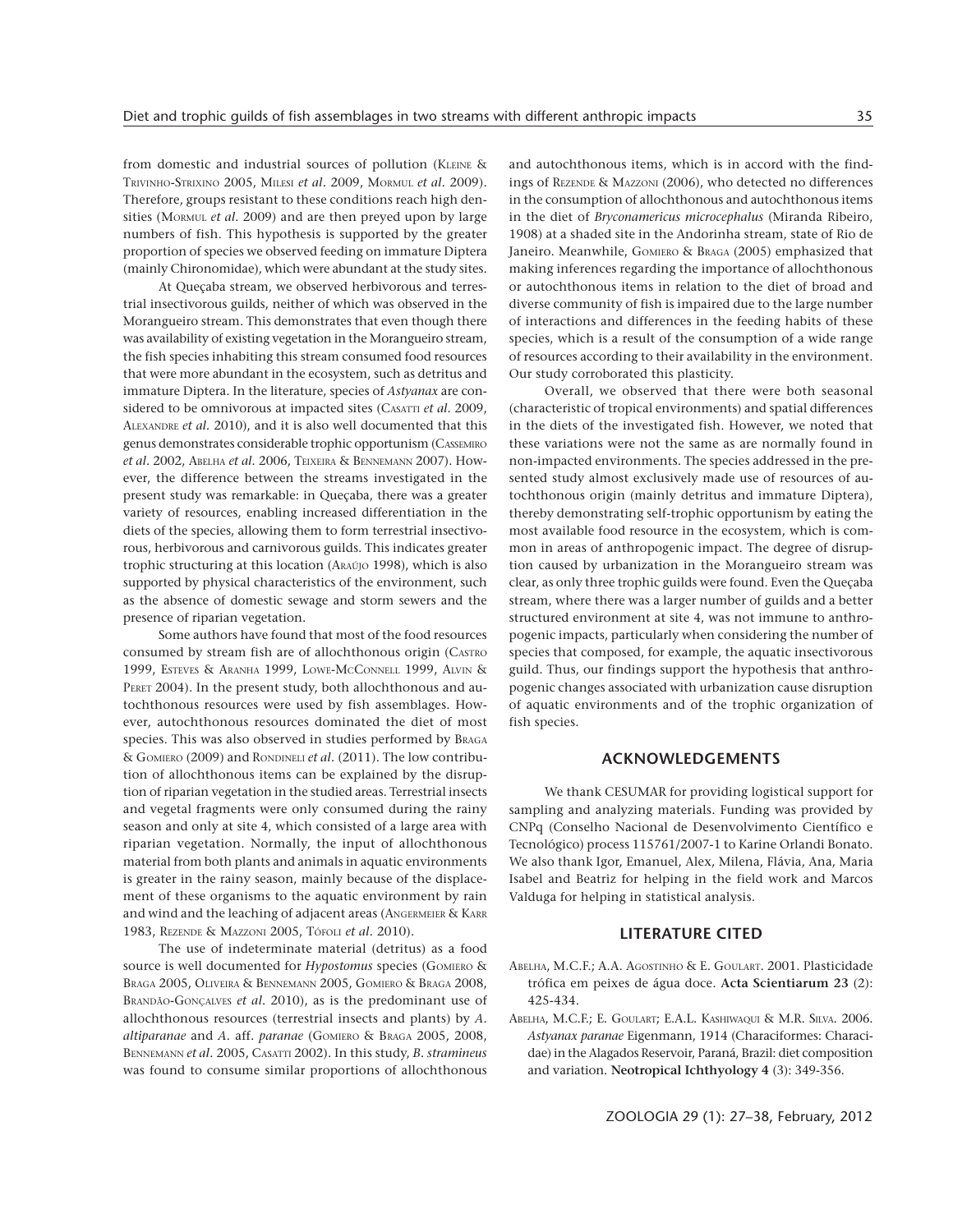- ALEXANDRE, C.V.; K.E. ESTEVES & M.A.M.M. MELLO. 2010. Analysis of fish communities along a rural-urban gradient in a neotropical stream (Piracicaba River Basin, São Paulo, Brazil). **Hydrobiologia 641**: 97-114.
- ALVIM, M.C.C. & A.C. PERET. 2004. Food resources sustaining the fish fauna in a section of the upper São Francisco River in Três Marias, MG, Brazil. **Brazilian Journal of Biology 64** (2): 195-202.
- ANGERMEIER, P.L. & J.R. KARR. 1983. Fish communities along environmental gradients in a system of tropical streams. **Environmental Biology of Fishes 9**: 117-135.
- ARAÚJO, F.G. 1998. Adaptação do índice de integridade biótica usando a comunidade de peixes para o rio Paraíba do Sul. **Revista Brasileira de Biologia 58** (4): 547-558.
- BENNEMANN, S.T.; A.M. GEALH; M.L. ORSI & L.M. SOUZA. 2005. Ocorrência e ecologia trófica de quatro espécies de *Astyanax* (Characidae) em diferentes rios da bacia do rio Tibagi, Paraná, Brasil. **Iheringia, Série Zoologia, 95** (3): 247-254.
- BICUDO, C.E.M. & R.M.T. BICUDO. 1970. **Algas de águas continentais brasileiras chave ilustrada para identificação de gêneros.** São Paulo, Fundação Brasileira para o Desenvolvimento do Ensino de Ciências, 227p.
- BOWEN, S. 1983. Detritivory in neotropical fish communities. **Environmental Biology of Fishes 9** (2): 137-144.
- BRAGA, F.M.S. & L.M. GOMIERO. 2009. Alimentação de peixes na microbacia do Ribeirão Grande, Serra da Mantiqueira Oriental, SP. **Biota Neotropica 9** (3): 207-212.
- BRANDÃO-GONÇALVES, L.; S.E. LIMA-JUNIOR & Y.R. SUAREZ. 2009. Feeding habits of *Bryconamericus stramineus* Eigenmann, 1908 (Characidae), in different streams of Guiraí River Sub-Basin, Mato Grosso do Sul, Brazil. **Biota Neotropica 9** (1): 135-143.
- BRANDÃO-GONÇALVES, L.; S.A. OLIVEIRA & S.E. LIMA-JUNIOR. 2010. Hábitos alimentares da ictiofauna do córrego Franco, Mato Grosso do Sul, Brasil. **Biota Neotropica 10** (2): 21-30.
- CARVALHO, E.M. & V.S. UIEDA. 2010. Input of litter in deforested and forested areas of a tropical headstream. **Brazilian Journal of Biology 70** (2): 283-288.
- CASATTI, L. 2002. Alimentação dos peixes em um riacho do Parque Estadual Morro do Diabo, bacia do alto rio Paraná, sudeste do Brasil. **Biota Neotropica 2** (2): 12-14.
- CASATTI, L.; F. LANGEANI & C.P. FERREIRA. 2006a. Effects of the physical habitat degradation on the stream fish assemblage structure in a pasture region. **Environmental Management 38** (6): 974-982.
- CASATTI, L.; F. LANGEANI; A.M. SILVA, & R.M.C. CASTRO. 2006b. Stream fish, water and habitat quality in a pasture dominated basin, southeastern Brazil. **Brazilian Journal of Biology 66** (2B): 681-696.
- CASATTI, L.; C.P. FERREIRA & F. LANGEANI. 2009. A fish-based biotic integrity index for assessment of lowland streams in southeastern Brazil. **Hydrobiologia 623**: 173-189.
- CASSEMIRO, F.A.S.; N.S. HAHN & R. FUGI. 2002. Avaliação da dieta de *Astyanax altiparanae* Garutti & Britski, 2000 (Osteichthyes, Tetragonopterinae) antes e após a formação do reservatório

de Salto Caxias, Estado do Paraná, Brasil. **Acta Scientiarum 24** (2): 419-425.

- CASTRO, R.M.C. 1999. Evolução da ictiofauna de riachos sulamericanos: padrões gerais e possíveis processos causais, p. 139-155. *In*: E.P. CARAMASCHI; R. MAZZONI & P.R. PERES NETO (Eds). **Ecologia de peixes de riachos: estado atual e perspectivas.** Rio de Janeiro, PPGE-UFRJ, Série Oecologia Brasiliensis 6.
- CLARKE, K.R. & R.N. GORLEY. 2001. **PRIMER v. 5: User manual/ tutorial.** Plymouth, PRIMER-E, 91p.
- CUNICO, A.M.; A.A. AGOSTINHO & J.D. LATINI. 2006. Influência da urbanização sobre as assembléias de peixes em três córregos de Maringá, Paraná. **Revista Brasileira de Zoologia 23** (4): 1101-1110.
- CUNICO, A.M.; J.D. ALLAN & A.A. AGOSTINHO. 2011. Functional convergence of fish assemblages in urban streams of Brazil and the United States. **Ecological Indicators 11**: 1354-1359.
- CUNICO, A.M.; W.J. DA GRAÇA; A.A. AGOSTINHO; W.M. DOMINGUES & J.D. LATINI. 2009. Fish, Maringá Urban Streams, Pirapó river drainage, upper Paraná river basin, Paraná State, Brazil. **Check List 5** (2): 273-280.
- DEKAR, M.P.; D.D. MAGOULICK & G.R. HUXEL. 2009. Shifts in the trophic base of intermittent stream food webs. **Hydrobiologia 635**: 263-277.
- DI GIULIO, M.; R. HOLDEREGGER & S. TOBIAS. 2009. Effects of habitat and landscape fragmentation on humans and biodiversity in densely populated landscapes. **Journal of Environmental Management 90** (10): 2959-2968.
- DIAS, A.M. & F.L. TEJERINA-GARRO. 2010. Changes in the structure of fish assemblages in streams along na undisturbedimpacted gradient, upper Paraná River basin, Central Brazil. **Neotropical Ichthyology 8** (3): 587-598.
- ESTEVES, K.E. & J.M.R. ARANHA. 1999. Ecologia trófica de peixes de riachos, p. 157-182. *In*: E.P. CARAMASCHI ; R. MAZZONI; C.R.S.F. BIZERRIL & P.R. PERES-NETO (Eds). **Ecologia de peixes de riachos: estado atual e perspectivas.** Rio de Janeiro, PPGE-UFRJ, Série Oecologia Brasiliensis 6.
- ESTEVES, K.E. & C.V. ALEXANDRE. 2011. Development of an Index of Biotic Integrity Based on Fish Communities to Assess the Effects of Rural and Urban Land Use on a Stream in Southeastern Brazil. **International Review of Hydrobiology 963**: 296-317.
- FELIPE, T.R.A. & Y.R. SÚAREZ. 2010. Caracterização e influência dos fatores ambientais nas assembléias de peixes de riachos em duas microbacias urbanas, Alto Rio Paraná. **Biota Neotropica 10** (2): 143-151.
- FERREIRA, C.P. & L. CASATTI. 2006. Integridade biótica de um córrego na bacia do Alto Rio Paraná avaliada por meio da comunidade de peixes. **Biota Neotropica 6** (3): 1-25.
- FLORES-LOPES, F.; M. CETRA & L.R. MALABARBA. 2010. Utilização de índices ecológicos em assembléias de peixes como instrumento de avaliação da degradação ambiental em programas de monitoramento. **Biota Neotropica 10** (4): 183-193.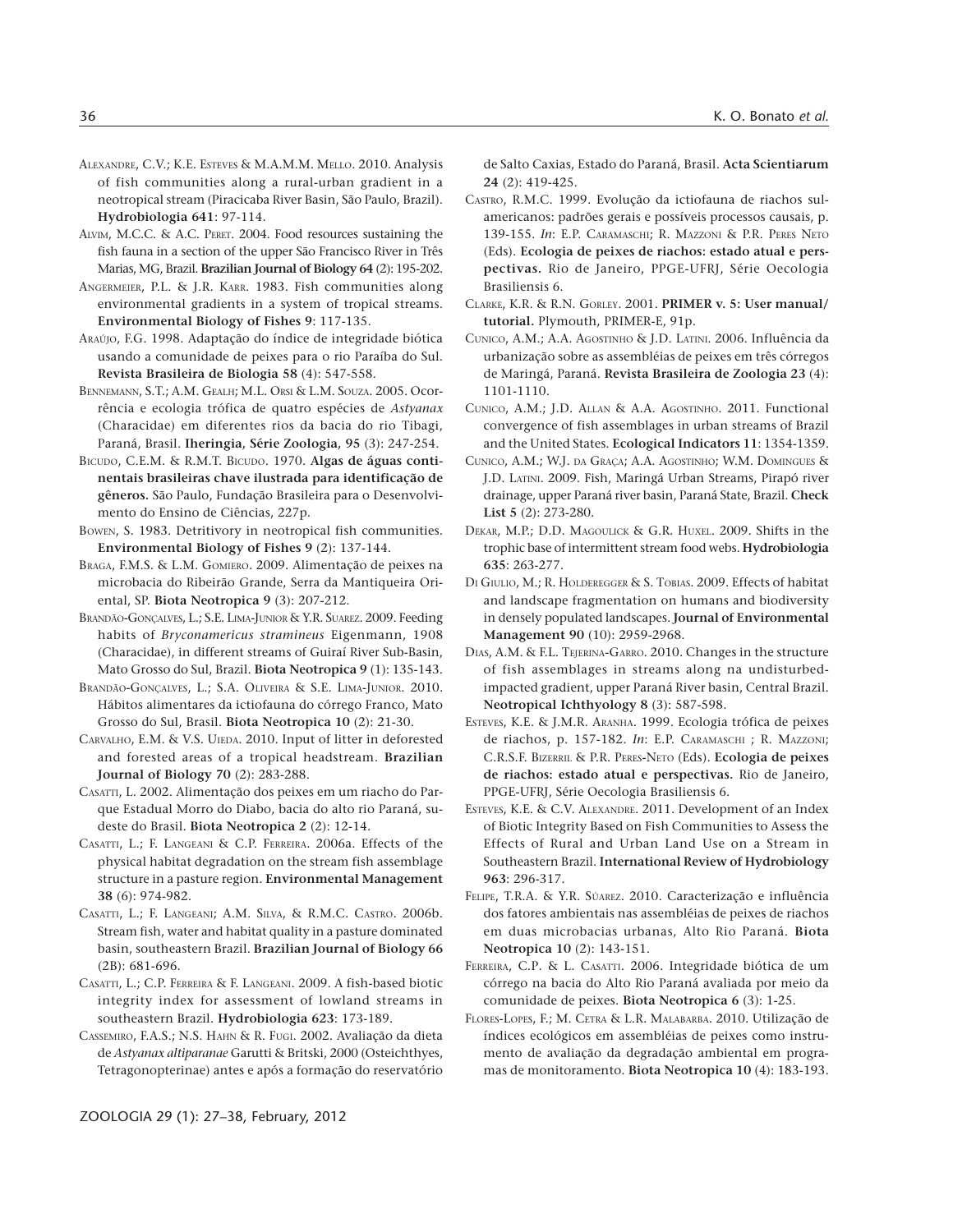- GOMIERO, L.M. & F.M.S. BRAGA. 2005. Uso do grau de preferência alimentar para a caracterização da alimentação de peixes na APA de São Pedro e Analândia. **Acta Scientiarum Biological Sciencies 27** (3): 265-270.
- GOMIERO, L.M. & F.M.S. BRAGA. 2008. Feeding habits of the ichthyofauna in a protected area in the state of São Paulo, southeastern Brazil. **Biota Neotropica 8** (1): 41-47.
- GRAÇA, W. J. & C.S. PAVANELLI. 2007. **Peixes da planície de inundação do alto rio Paraná e áreas adjacentes.** Maringá, EDUEM, 241p.
- GUBIANI, E.A.; V.S. DAGA; V.A. FRANA & W.J. DA GRAÇA. 2010. Fish, Toledo urban streams, São Francisco Verdadeiro River drainage, upper Paraná River basin, state of Paraná, Brazil. **Check List 6** (1): 45-48.
- HELLAWELL, J.M. & R.A. ABEL. 1971. Rapid volumetric method for the analysis of the food of fishes. **Journal of Fish Biology 3**: 29-37.
- HELMS, B.S. & J.W. FEMINELLA. 2005. Detection of biotic responses to urbanization using fish assemblages from small streams of western Georgia, USA. **Urban Ecosystems 8**: 39-57.
- HYSLOP, E.J. 1980. Stomach contents analysis: a review of methods and their application. **Journal of fish Biology 17**: 411-429.
- JARAMILLO-VILLA, U. & E.P. CARAMASCHI. 2008. Índices de integridade biótica usando peixes de água doce: Uso nas regiões tropical e subtropical. **Oecologia Brasiliensis 12** (3): 442-462.
- JONES, R.C. & C.C. CLARK. 1987. Impact of watershed urbanization on stream insect communities. **Water Resources Bulletin 23**: 1047-1055.
- KARR, J.R. 1981. Assessment of biotic integrity using fish communities. **Fisheries 6**: 21-27.
- KLEINE, P. & S. TRIVINHO-STRIXINO. 2005. Chironomidae and other aquatic macroinvertebrates of a first order stream: community response after habitat fragmentation. **Acta Limnologica Brasiliensia 17** (1): 81-90.
- LANGEANI, F.; R.M.C. CASTRO; O.T. OYAKAWA; O.A. SHIBATTA; C.S. PAVANELLI & L. CASATTI. 2007. Diversidade da ictiofauna do Alto Rio Paraná: composição atual e perspectivas futuras. **Biota Neotropica 7** (3): 1-17.
- LEGENDRE, P. & L. LEGENDRE. 1998. **Numerical Ecology.** Elsevier, Amsterdam, 2nd ed., 853p.
- LOWE-MCCONNEL, R.H. 1999. **Estudos ecológicos de comunidade de peixes tropicais.** São Paulo, EDUSP, 535p.
- MCKINNEY, M.L. 2006. Urbanization as a major cause of biotic homogenization. **Biological Conservation 127**: 247-260.
- MÉRONA, B. & J. RANKIN-DE-MÉRONA. 2004. Food resource partitioning in a fish community of the central Amazon floodplain. **Neotropical Ichthyology 2** (2): 75-84.
- MILESI, S.V.; C. BIASI; R.M. RESTELLO & L.U. HEPP. 2009. Distribution of benthic macroinvertebrates in Subtropical streams (Rio Grande do Sul, Brazil). **Acta Limnologica Brasiliensia 21** (4): 419-429.
- MORMUL, R.P.; S. PRESSINATTE JUNIOR; L.A. VIEIRA; A. MONKOLSKI & E.B. POVH. 2009. Caracterização das condições ambientais

de um rio neotropical a partir da densidades, composição e riqueza de taxa de invertebrados bênticos. **Acta Scientiarum Biological Sciences 31** (4): 379-386.

- MOTTA, R.S. &. V.S. UIEDA. 2004. Dieta de duas espécies de peixes do ribeirão do Atalho, Itatinga, SP. **Revista Brasileira de Zoociências 6** (2): 191-205.
- MUGNAI, R.; J.L. NESSIMIAN & D.F. BAPTISTA. 2010. **Manual de identificação de macroinvertebrados aquáticos do Estado do Rio de Janeiro.** Rio de Janeiro, Technical Boocks, 174p.
- OLIVEIRA, D.C. & S.T. BENNEMAN. 2005. Ictiofauna, recursos alimentares e relações com as interferências antrópicas em um riacho urbano no sul do Brasil. **Biota Neotropica 5** (1): 96-107.
- OLIVEIRA, E.F.; E. GOULART; L. BREDA; C.V. MINTE-VERA; L.R.S. PAIVA & M.R. VISMARA. 2010. Ecomorphological patterns of the fish assemblage in a tropical floodplain: effects of trophic spatial and phylogenetic structures. **Neotropical Ichthyology 8** (3): 569-586.
- PIEDRAS, S.R.N. & J.L.O.F. POUEY. 2005. Feeding of the silverside (Odontesthes bonariensis, Atherinopsidae) in the Mirim and Mangueira lagoons, Rio Grande do Sul, Brazil. **Iheringia, Série Zoologia, 95** (2): 117-120.
- PINTO, T.L. & V.S. UIEDA. 2007. Aquatic insects selected as food for fishes of a tropical stream: Are there spatial and seasonal differences in their selectivity? **Acta Limnologica Brasiliensia 19** (1): 67-78.
- POFF, N.L. & J.D. ALLAN. 1995. Stream fish assemblages in relation to hydrological variability. **Ecology 76** (2): 606-627.
- PUSEY, B.J. & A.H. ARTHINGTON. 2003. Importance of the riparian zone to the conservation and management of freshwater fish: a review. **Marine and Freshwater Research 54**: 1-16.
- REZENDE, C.F. & R. MAZZONI. 2005. Seasonal variation in the input of allochthonous matter in an Atlantic Rain Forest stream, Ilha Grande-RJ. **Acta Limnologica Brasiliensia 17** (2): 167-175.
- REZENDE, C.F. & R. MAZZONI. 2006. Contribuição da matéria autóctone e alóctone para a dieta de *Bryconamericus microcephalus* (Miranda-Ribeiro) (Actinopterygii, Characidae), em dois trechos de um riacho de Mata Atlântica, Rio de Janeiro, Brasil. **Revista Brasileira de Zoologia 23** (1): 58-63.
- ROCHA, F.C.; L. CASATTI & D.C. PEREIRA. 2009. Structure and feeding of a stream fish assemblage in Southeastern Brazil: evidence of low seasonal influences. **Acta Limnologica Brasiliensia 21** (1): 123-134.
- RONDINELI, G.; M. GOMIERO,; A.L. CARAMASSI & F.M.S. BRAGA. 2011. Diet of fishes in Passa Cinco stream, Corumbataí River subbasin, São Paulo state, Brazil. **Brazilian Journal of Biology 71** (1): 157-167.
- ROY, A.H.; M.C. FREEMAN; B.J. FREEMAN; S.J. WENGER; J.L. MEYER & W.E. ENSIGN. 2006. Importance of riparian forest in urban catchments contingent on sediment and hydrologic regimes. **Environmental Management 37** (4): 523-539.
- TEIXEIRA, I. & S.T. BENNEMANN. 2007. Ecomorfologia refletindo a dieta dos peixes em um reservatório no sul do Brasil. **Biota Neotropica 7** (2): 67-76.